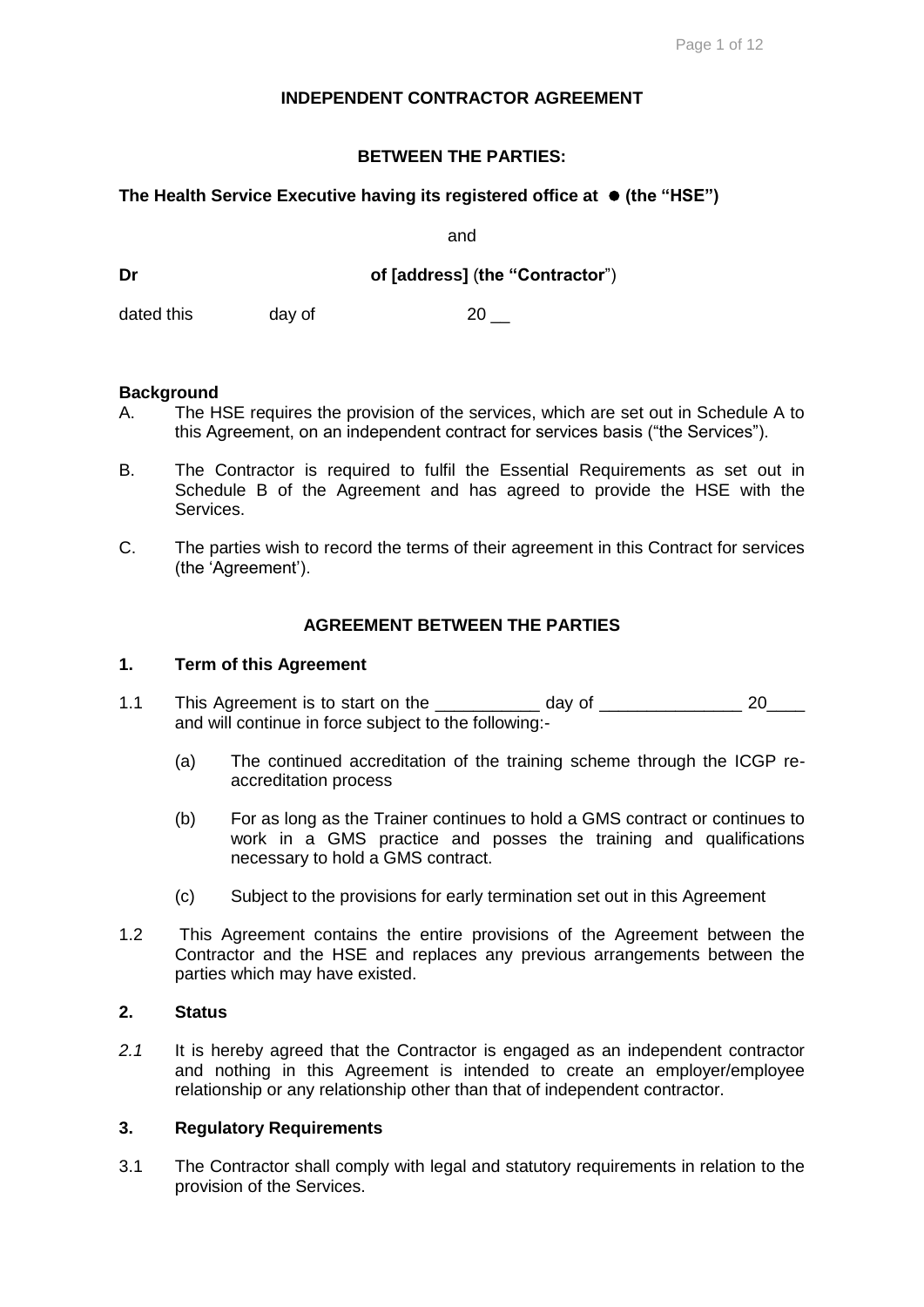## **4. Contractor's Obligations**

- 4.1 The Contractor shall:
	- (a) Provide the Services required in this Agreement with due care and skill and in a competent, professional, prompt and efficient manner.
	- (b) The Contractor shall link with the designated HSE Officer who is a member of the Steering Committee and participate in the appropriate HR forum with the HSE as the employer of the Registrar should any employment related issue arise.
	- (c) The Contractor will comply with the ICGP criteria document as referred to in Schedule A to this contract, as may be amended from time to time.
	- (d) Supply all premises and other facilities required to perform the Services required by this Agreement and ensure that all such premises and facilities are well maintained and capable of performing the Services required.
	- (e) The obligations in this Agreement are personal to the Contractor.
		- (i) Accordingly the Contractor must personally perform the Services or, in exceptional circumstances (e.g. unplanned short term absence), designate the Trainer role to a member of the practice who he/she deems to be competent to provide the service. In such circumstances the responsibility for the GP Registrar remains with the Contractor.
		- (ii) Where the Contractor is unable to provide the services for a prolonged period he or she must obtain the prior written approval of the HSE to engage any third parties, including a partner/employee of the Contractor, to complete the work.
	- (f) Notify the HSE if they become inactive for any period during the duration of the contract. In such circumstances the lower grant shall be payable until a Registrar is assigned and the GP Trainer becomes active again.

## **5. HSE Obligations**

- 5.1 The HSE shall:
	- (a) Ensure that the designated HSE officer assigned to work with the Contractor shall work with the contractor in a positive and supportive manner.
	- (b) Pay all approved payments in accordance with agreed payments schedule.

## **6. Payments to Contractor**

- 6.1 It is agreed that the Contractor will be remunerated for the provision of Services in accordance with the arrangements set out in Schedule C of this contract.
- 6.2 The HSE reserves the right to ensure that the Services are being completed to a satisfactory standard prior to any payments being processed. This will be initiated through the designated HSE Officer who is a member of the Steering Committee.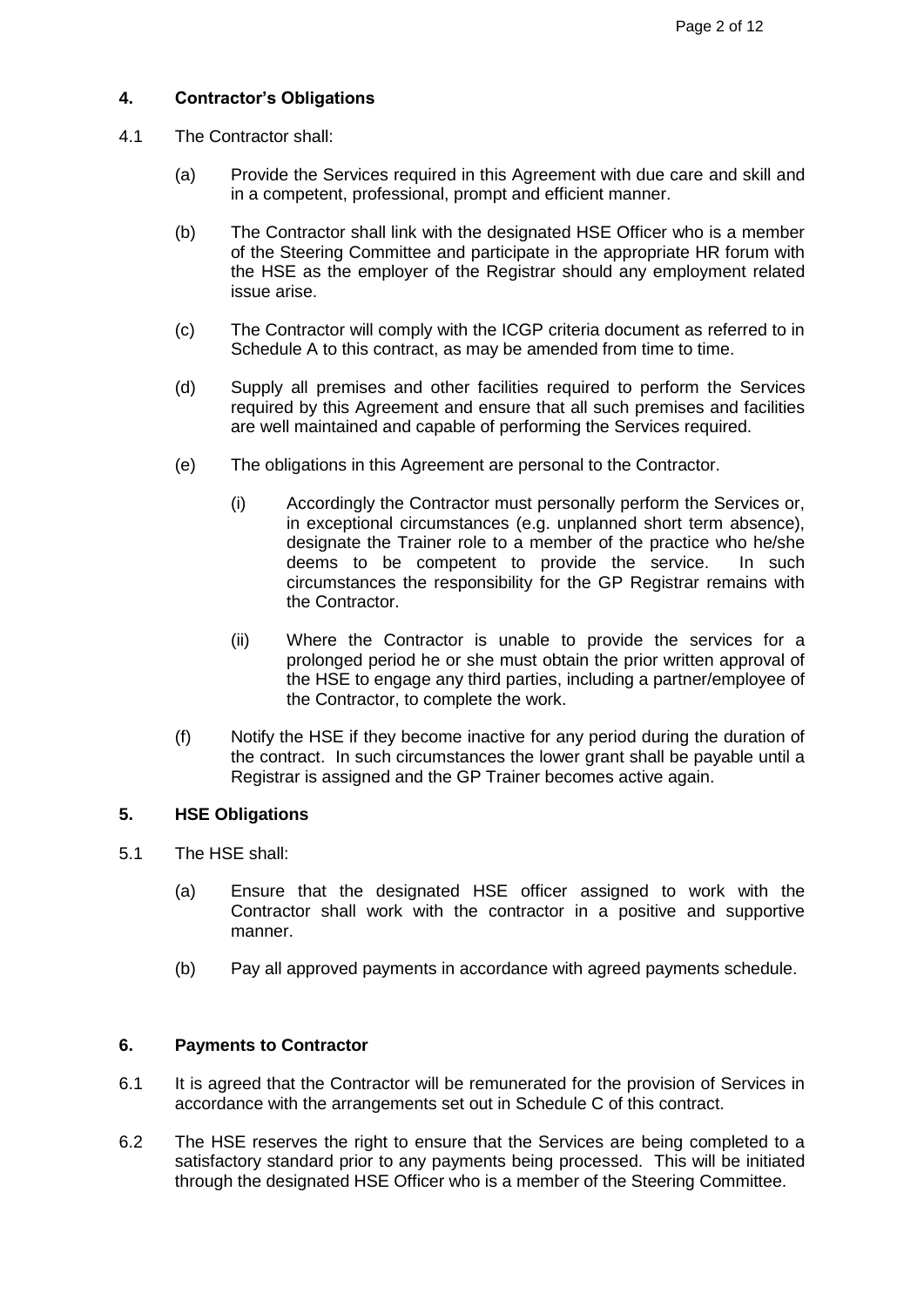- *6.3* The Contractor shall provide the HSE with a certified copy of a current tax clearance certificate.
- 6.4 The Contractor shall be responsible for all tax liabilities in respect of fees paid by the HSE to the Contractor hereunder including without limitation all appropriate income tax and Pay Related Social Insurance contributions or similar contributions and the Contractor shall indemnify and keep indemnified the HSE in respect of all liabilities (including interest and penalties) arising from any claims relating to tax or other levies that may be made by the relevant authorities against the HSE in respect of fees paid to the Contractor hereunder or otherwise in respect of any claims that the Contractor is or is deemed to be an employee of the HSE

## **7. Disputes and Termination**

#### 7.1 **Dispute Resolution**

Any dispute between the parties regarding the interpretation of this Agreement or the rights or obligations of either party under the Agreement or anything connected with the Agreement shall be referred to mediation in the first instance. Such mediation may be initiated by either party in writing to the other party identifying the dispute, which is being suggested for mediation. The parties will agree on a suitable person to act as mediator

## 7.2 **Termination**

- (a) Either party may terminate this agreement by giving not less than three months notice to the other party.
- (b) Where the HSE is satisfied that the Contractor may have (or has) breached materially any term of this agreement, the HSE may suspend the operation of the agreement with immediate effect pending investigation. The HSE shall notify the Contractor of such suspension by registered post and the basis for the same. The HSE and the Contractor shall meet within 21 days of the issue of notification of suspension at which time the Contractor shall be entitled to respond to the HSE's concerns and the reason(s) for which the HSE supports such concerns. A representative of the Irish Medical Organisation or other professional representative may also accompany the Contractor at this meeting. If following this meeting, the HSE is satisfied that the care of the patients is being placed at risk or the Contractor has materially breached the terms of this agreement, the HSE may give notice of termination of the agreement or may impose such other sanction including the further suspension of the agreement for a specified period or the imposition of a reprimand or warning as the case may be. Where the HSE has imposed a sanction under this provision after investigation whether by terminating the agreement or by a further suspension of the contract or the imposition of a reprimand or warning, the Investigation Panel referred to in paragraph (d) shall in all cases meet to consider the disciplinary sanction not later than 21 days from the date of the imposition of the same.
- (c) A decision, not to offer a contract, to terminate the contract or to impose other disciplinary action under (b) may be appealed by the Contractor to the Investigation Panel referred to in paragraph (d) to be established for the purpose in which case the relevant decision of the HSE shall not take effect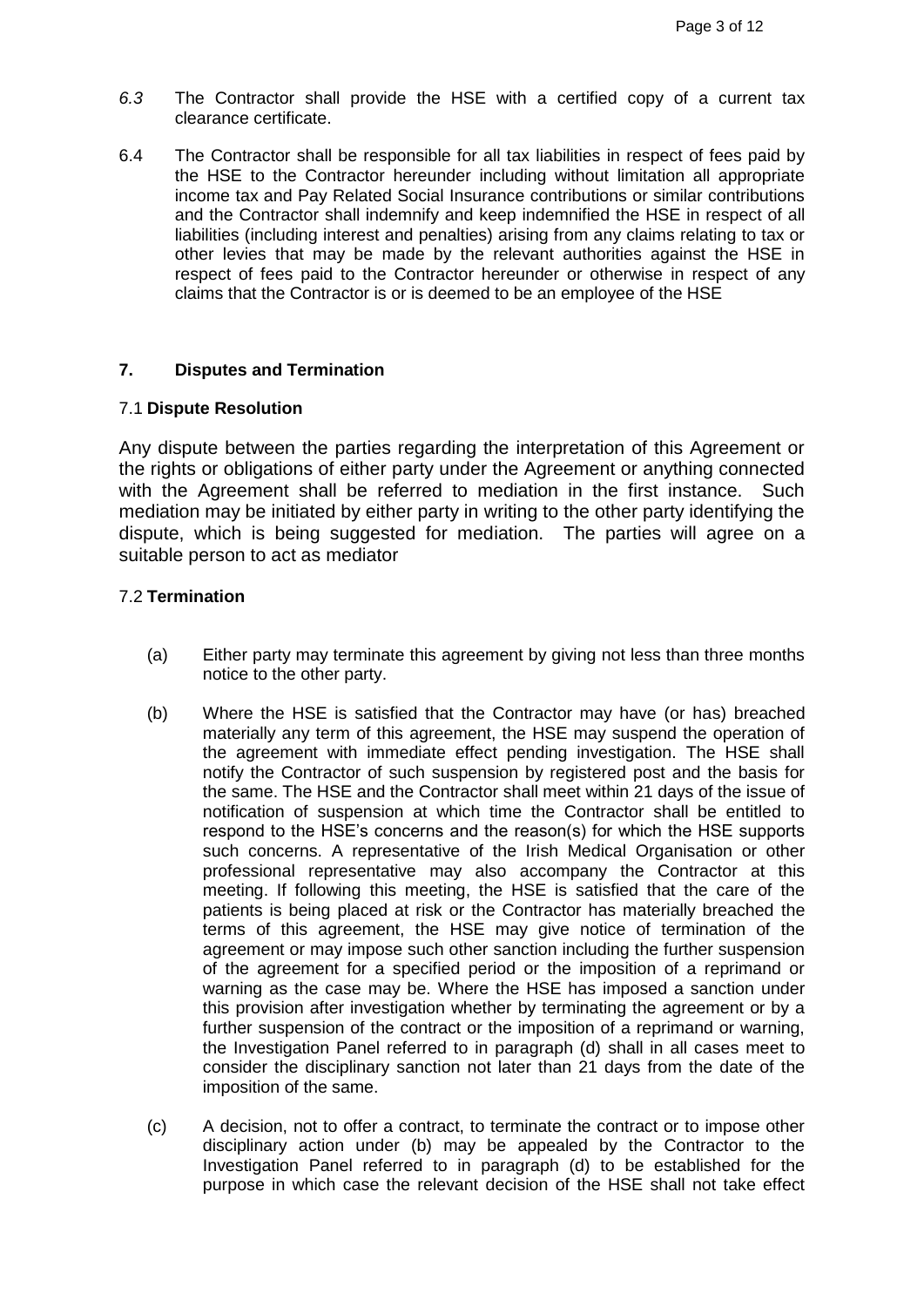unless and until such decision is upheld by the Investigation Panel. The appeal by the Contractor must be made within 14 days.

(d) The Investigation Panel, which will be set up by the HSE, shall consist of one person nominated by the Contractor (or by the IMO on behalf of the Contractor) one person nominated by the HSE and an independent chairperson who is acceptable to both parties. This Investigation Panel will have power only in relation to matters arising from action taken under this section of this agreement. The Investigation Panel will be established within 7 days of the receipt of an appeal by the applicant.

Where the Investigation Panel finds that the decision not to offer a contract or disciplinary action/termination of the contract would be unfair it shall recommend the withdrawal of the decision of the HSE. The HSE shall comply with the finding of the Investigation Panel. The Investigation Panel may uphold the decision of the HSE or recommend disciplinary action other than that imposed by the HSE, where they confirm a serious breach of the agreement.

(e) This contract shall be terminated where the Contractors name is erased from the register of medical practitioners under the Medical Practitioners Act, or where an order is made by the High Court that the name of the Contractor shall not have effect in the general register of medical practitioners, the contract shall be suspended for such period as may be specified in such order.

## **8. Waiver for Breaches**

*8.1* The fact that one party may ignore or not do anything about a breach of the Agreement by the other party does not mean that it is not entitled to take any action regarding a previous or subsequent breach of the Agreement.

## **9. Indemnity**

The Contractor agrees to hold a current policy of medical indemnity with a reputable medical insurance company.

#### **10. Insurance Cover**

*10.1* The Contractor undertakes and agrees to take out adequate insurance cover i.e. public & employers liability indemnity (Schedule E refers) with an insurance office of repute to cover the liability accepted by him/her in this Agreement and agrees to produce at the HSE's request a copy of the insurance policy or policies and relevant renewal receipts for inspection by the HSE.

#### **11. Granting of independent contract for services**

11.1 The HSE will operate an open and transparent process in order to grant contracts for the provision of services as set out in Schedule A of this Agreement. The process is outlined in Schedule D to this Agreement.

## **12. Governing Law And Jurisdiction**

12.1 This Agreement will be governed by and construed in accordance with the laws of Ireland, including its rules as to the conflict of laws and is subject to the exclusive jurisdiction of the Courts of Ireland.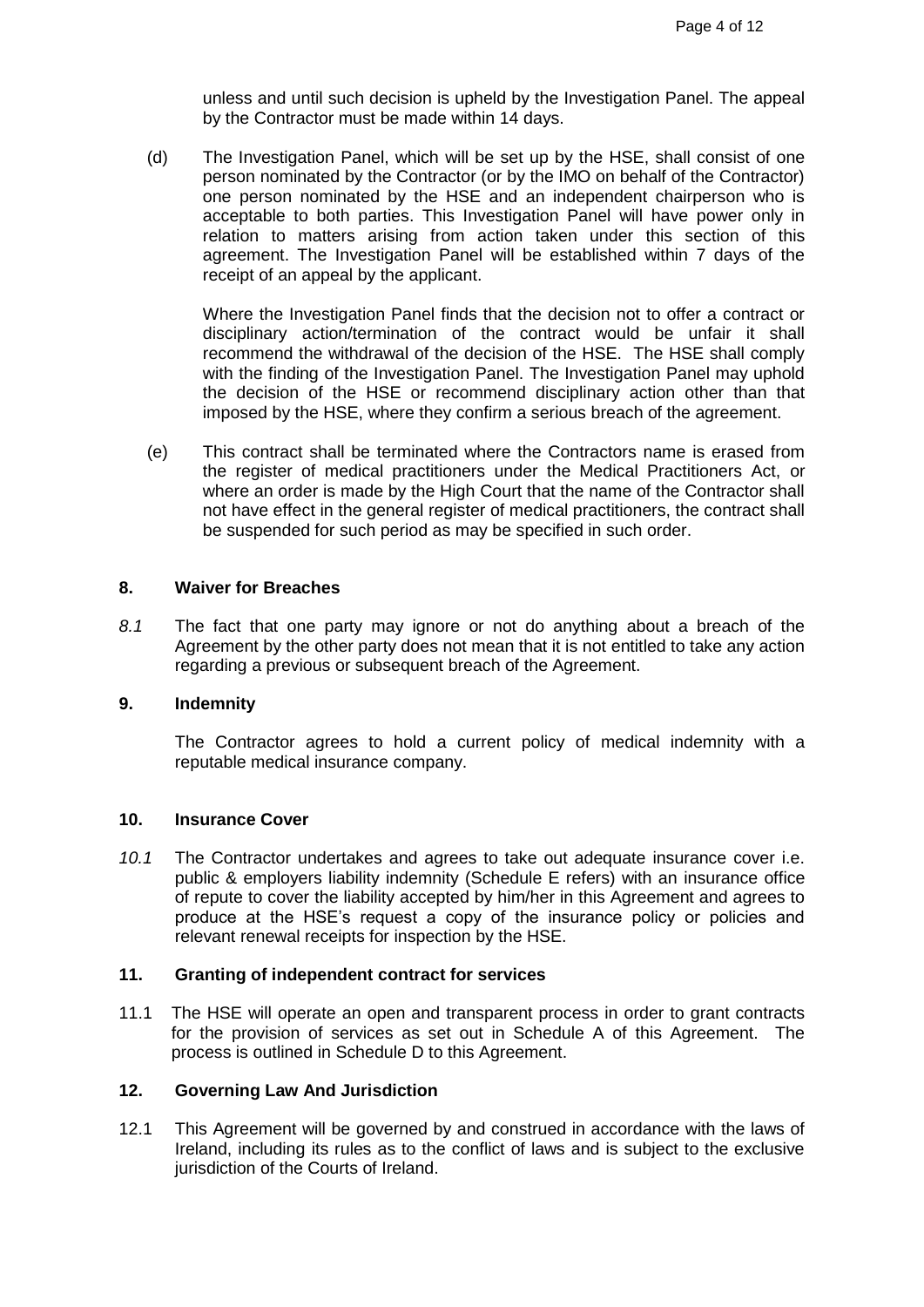| have read and understood this Agreement and accept all conditions fully. |                                                                                                 |  |  |  |
|--------------------------------------------------------------------------|-------------------------------------------------------------------------------------------------|--|--|--|
| Signed (the Contractor):                                                 |                                                                                                 |  |  |  |
|                                                                          |                                                                                                 |  |  |  |
| Signed (on behalf of the Health Service Executive):                      |                                                                                                 |  |  |  |
|                                                                          |                                                                                                 |  |  |  |
| <b>Schedules</b>                                                         |                                                                                                 |  |  |  |
| <b>Schedule A</b> The Services                                           |                                                                                                 |  |  |  |
| <b>Schedule B</b>                                                        | <b>Essential Requirements of a Contractor</b>                                                   |  |  |  |
| <b>Schedule C</b>                                                        | <b>Payment Schedule</b>                                                                         |  |  |  |
| <b>Schedule D</b>                                                        | Granting of contracts for the provision of services outlined in Schedule A<br>of this Agreement |  |  |  |
|                                                                          | <b>Schedule E</b> Insurance Cover                                                               |  |  |  |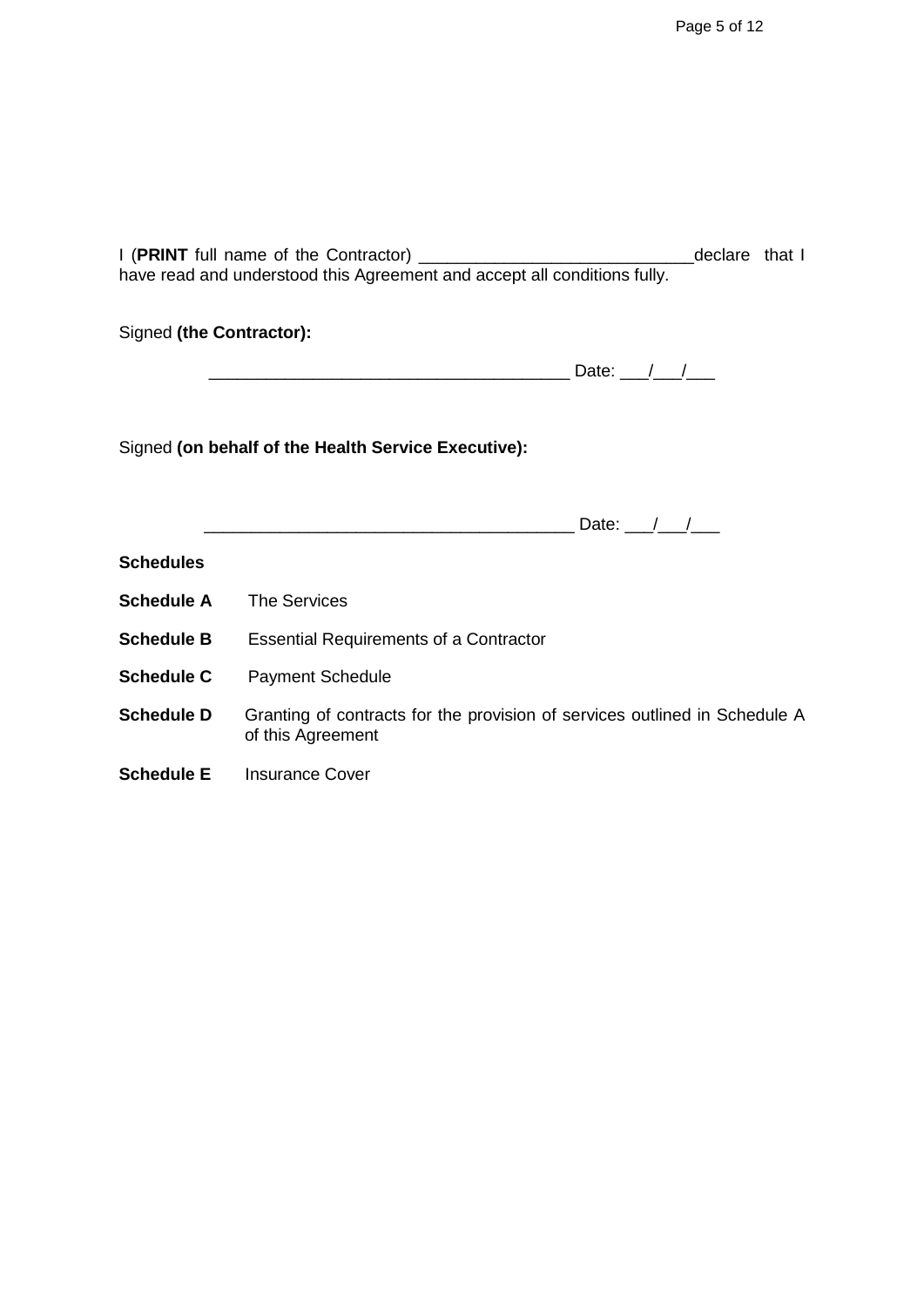# **Schedule A**

## **The Services**

GP Trainers will provide placements in a general practice setting for GP Trainees. These placements will be provided within an appropriate practice environment in accordance with the criteria document issued by the Irish College of General Practitioners.

The following outlines the role of the Trainer as a teacher and sets outs the practice organisation requirements.

#### **13. Definition of General Practice**

The European definition of the speciality of General Practice /Family Medicine is as follows:

"General Practitioners/Family Doctors are specialist physicians trained in the principles of the discipline. They are personal doctors, primarily responsible for the provision of comprehensive and continuing care to every individual seeking medical care irrespective of age's and illness. They care for individuals in the context of their families; their community and their culture, always respecting the autonomy of their patients. They recognise they will also have a professional responsibility to their community. In negotiating management plans with their patients they integrate physical, psychological, social, cultural and existential factors, utilising the knowledge and trust engendered by repeated contacts. General Practitioners exercise their professional role by promoting health, preventing disease and providing cure, care, or palliation. This is done either directly or through the services of others according to the health needs and resources available within the community they serve, assisting patients where necessary in accessing these services. They must take the responsibility for developing and maintaining the skills, personal balance and values as a basis for effective and safe health care "

#### **The duties of the trainer as a teacher**

GP trainers are responsible for the training of individual doctors as general practitioners in the general practice setting. The relationship between trainer and GP Registrar is crucial in ensuring that GP Registrars receive appropriate training to meet the needs of patients both at the time of training and in the future. The trainer must understand the educational objectives and outcomes required by the GP Registrar from the period of GP training. They should be prepared to support and counsel the GP Registrar as necessary.

The key role of the Trainers is to support and prepare GP Trainees for a career in General Practice, with an emphasis on inculcating the 6 care competencies of -

- Primary Care Management
- Person Centred Care
- Specific Problem Solving Skills
- A Comprehensive Approach
- A Community Orientation
- Holistic Modelling

As a teacher the GP trainer will be required to

1. Have a commitment to actively participate in Trainers workshop including the National Trainers Workshop in accordance with the agreed schedule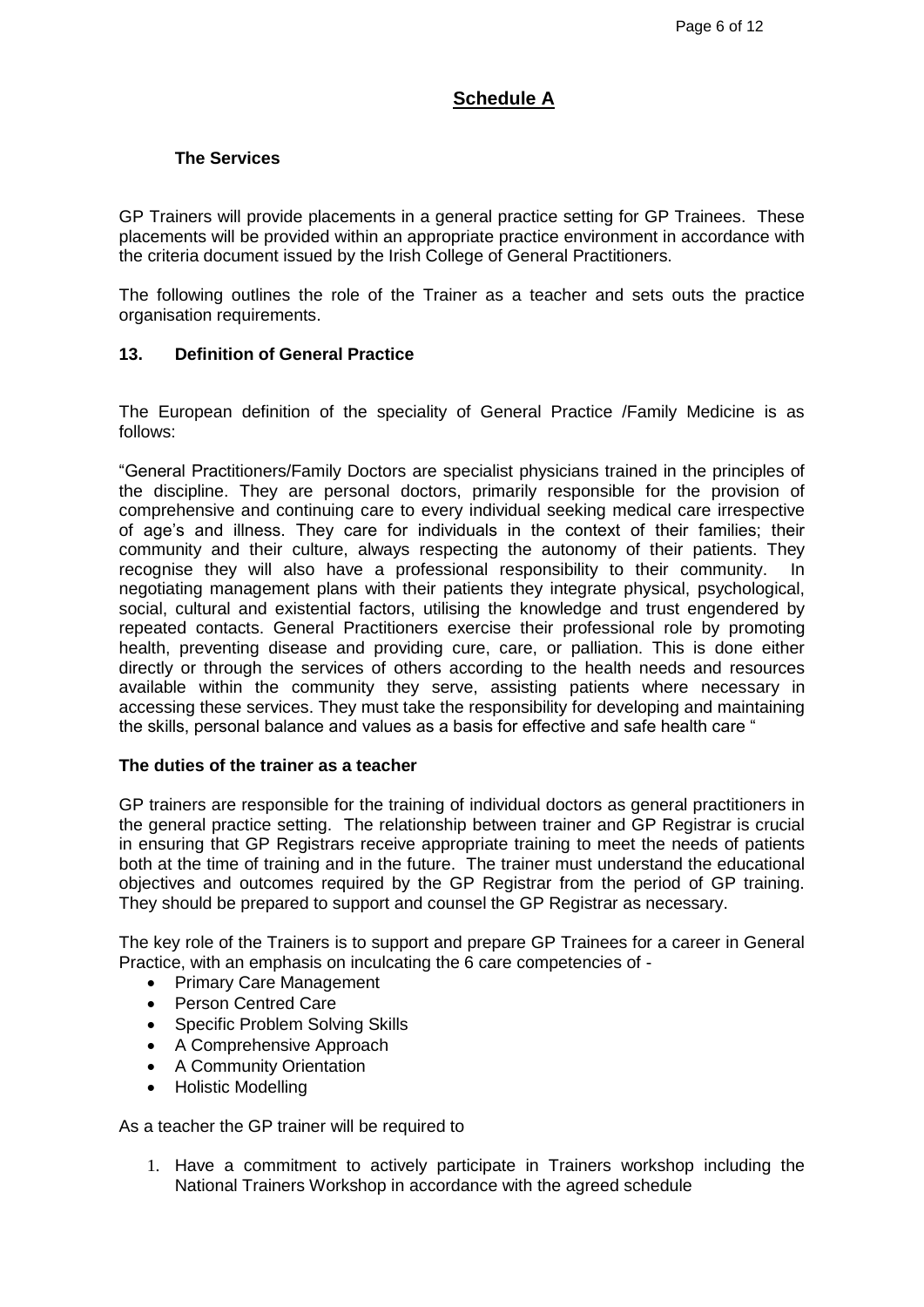- 2. Submit to assessment as part of the ICGP Criteria for Postgraduate Training Programme in General Practice.
- 3. Participate in regular peer review with colleague teachers. Documentary evidence of these reviews shall be presented to the GP Training Programme as required by the Irish College of General Practitioners..
- 4. Allocate time for educational activity to include one to one training sessions with the Registrar.
- 5. Recognise their role and responsibility for the use of personal development plans for the Registrars
- 6. Have an understanding of the educational aims of the Training for General Practice in Ireland.
- 7. Determine the individual learning needs of the Trainee/Registrar and devise a programme to address these needs.
- 8. Have a range of practical skills and commitment to attend teaching skills courses.
- 9. Enable and encourage the Registrar to attend courses identified as appropriate the Registrar's training at that time, in agreement with Programme Directors and **Trainer**
- 10. Possess good general IT Skills and an ability to integrate these into audit and research with the Trainee.
- 11. Make provision for the exposure of the registrar to practice administration, practice business meetings and business methods, including appointment systems, the GMS, disease registers, accounting systems etc.
- 12. Participate in the systematic assessment of the Registrar's performance during the practice years in accordance with nationally agreed standards.

#### **Practice Organisation Requirements**

#### **Infrastructure, Educational Resources, Practice Recording Systems:**

Each training practice should have;

- Sufficient consultation rooms, including a dedicated room for use by the Registrar to practice at the same time as the trainer.
- Adequate clinical equipment to provide the normal service of a general practice surgery.
- Provision for the Registrar to have experience of out of hours cover under the supervision of his/her Trainer. **. Registrars should not work alongside each other in an on call situation without on site supervision.**
- Provision for the exposure of the registrar to practice administration, practice business meetings and business methods including appointment systems, the General Medical Services, disease registers accounting systems, etc.
- Evidence of the use of recognised practice guidelines and facilities for the treatment of patients with chronic disease.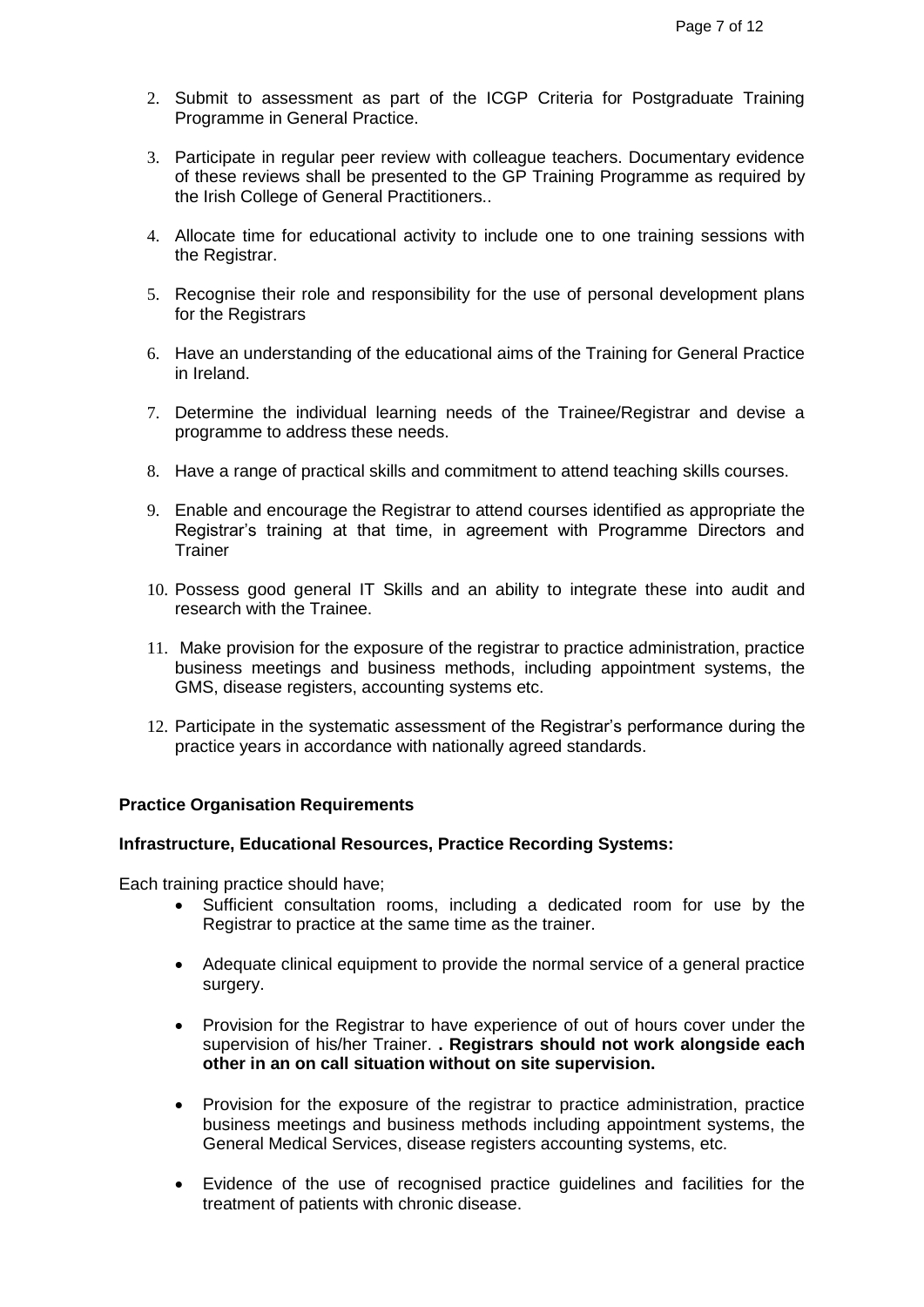- A Registrars workload including out of hours workload which is appropriate to the experience and learning needs. The Registrar's workload should not exceed the workload of their Trainers.
- Ready access for Registrar to relevant literature within a practice library with current journal, reference books and IT sources, as recommended by the Training Programme.
- An efficient patient record system which complies with the following minimum standard (it is recognised that direct access to electronic messaging is the preferred option)
	- o An individual patient clinical record system
	- o Legible records
	- o Easy retrieval of major events and problems of continuing significance.
	- o Files should contain records of each patient/doctor interaction including the name of the attending doctor.
	- o Should contain identifiable up to date problem list.
	- o Records should be identifiable for certain chronic medical conditions. (e.g. Diabetes ,Asthma, Ischaemic Heart Disease with appropriate up to date protocols.)
	- o All IT systems should be in full compliance with the ICGP Guidelines.
	- o Manual systems will be acceptable provided it fulfils the above criteria.

## **Interaction with Health Service Executive**

The Trainer shall link with the designated HSE officer who is a member of the Steering Committee and provide such reports which are agreed in a timely manner.

Participate in the appropriate HR forum with the HSE as the employer of the Registrar should any employment related issues arise.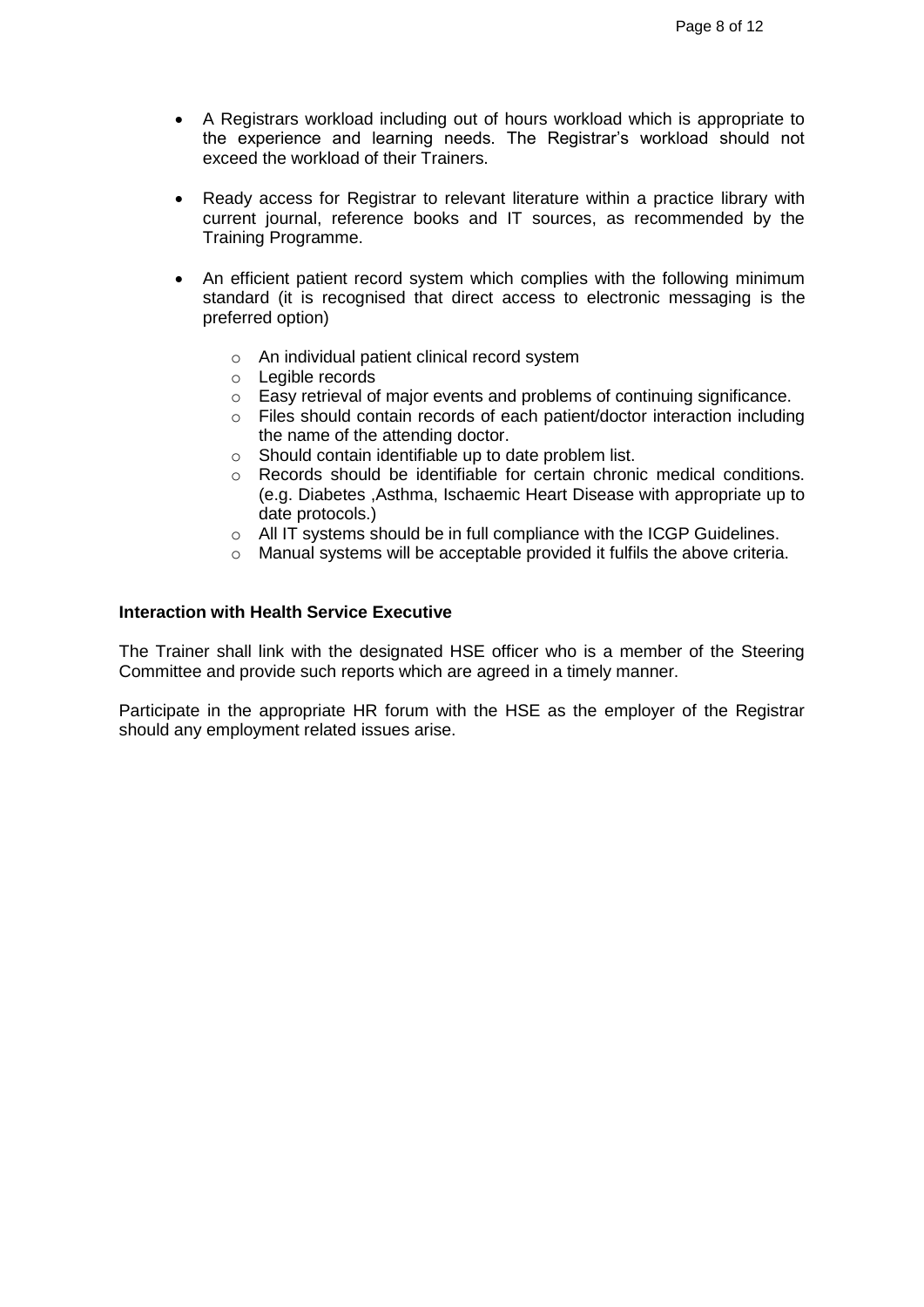# **Schedule B**

#### **Essential Requirements of Contractor:**

- Must be a fully Registered Medical Practitioner with the Irish Medical Council.
- \* \* Must be on the Specialist Register of General Practice of the Irish Medical Council
- Must hold a GMS contract or be working in a GMS practice and possess the training and qualifications necessary to hold a GMS contract.
- Must have completed a Teaching Skills Course
- Must be a Principal General Practitioner in his/her practice with at least three years full-time experience as General Practitioner or parttime equivalent
- Grand parenting clause Where services are being supplied on 24 March 2009 (date of agreement) by GP Trainers who are entitled to hold specialist registration but are not on the register, such individuals will have access to apply for a contract for service under the terms of this agreement.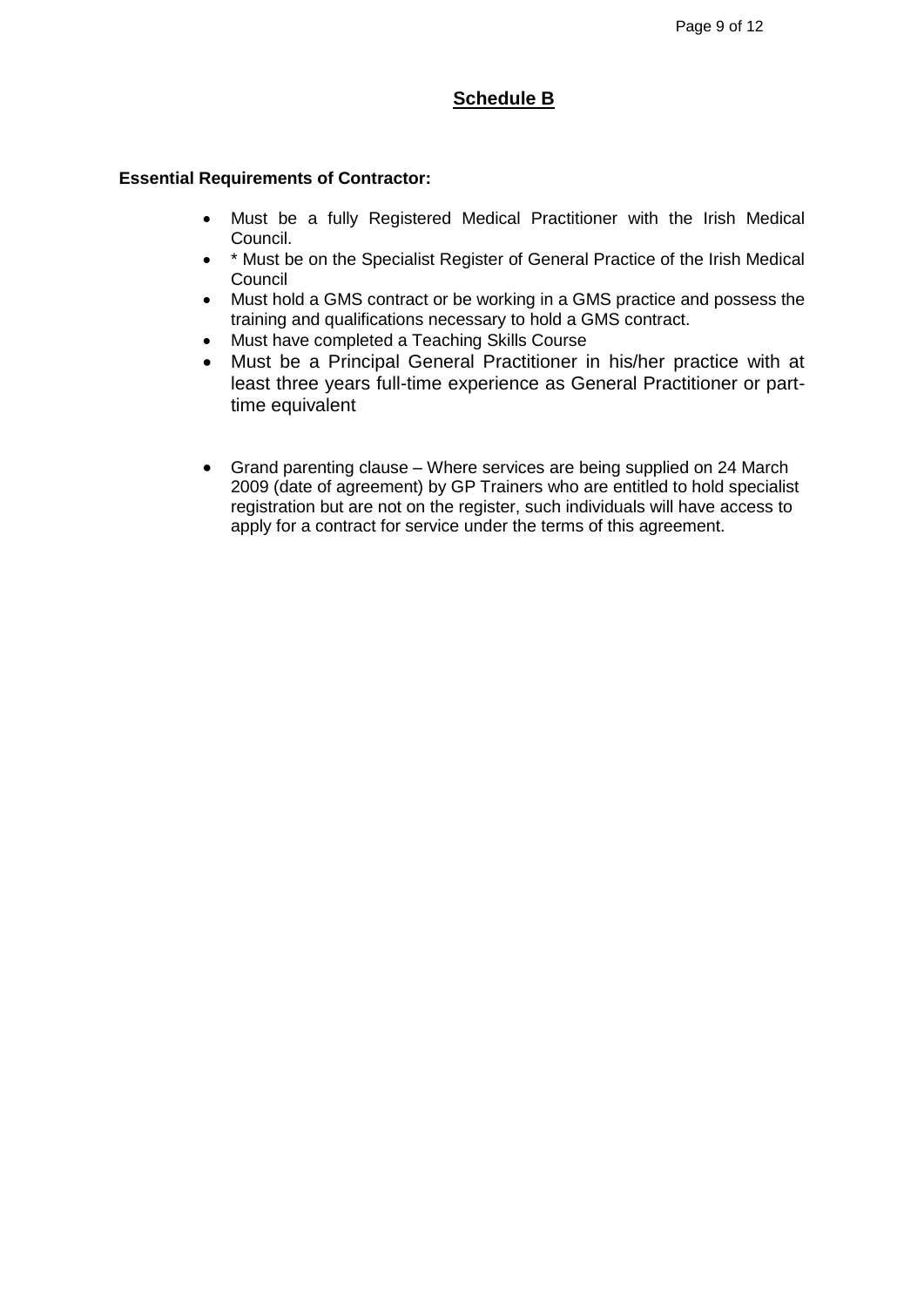# **Schedule C**

Payments Schedule

1. Practice Expense Grant

Expenses associated with being a training practice e.g. IT requirements, support materials, practice equipment, journals, independent clinical facilities etc.

From March 08 €4,775.63 per annum pro rata From September 08 €4,892.11 per annum pro rata

The Trainer must supply vouched receipts for costs associated with this grant.

2. Education/Assessment Allowance

Ongoing daily teaching and supervision, assessment according to ICGP guideline, attendance at Trainer workshops etc

From March 08 €9,551.35 per annum pro rata From September 08 €9,790.13 per annum pro rata

3. Inactive Trainers

From March 08 €4,393.03 per annum pro rata From September 08 €4,502.86 per annum pro rata

These payments will attract general round increases subject to normal conditions to the granting of same.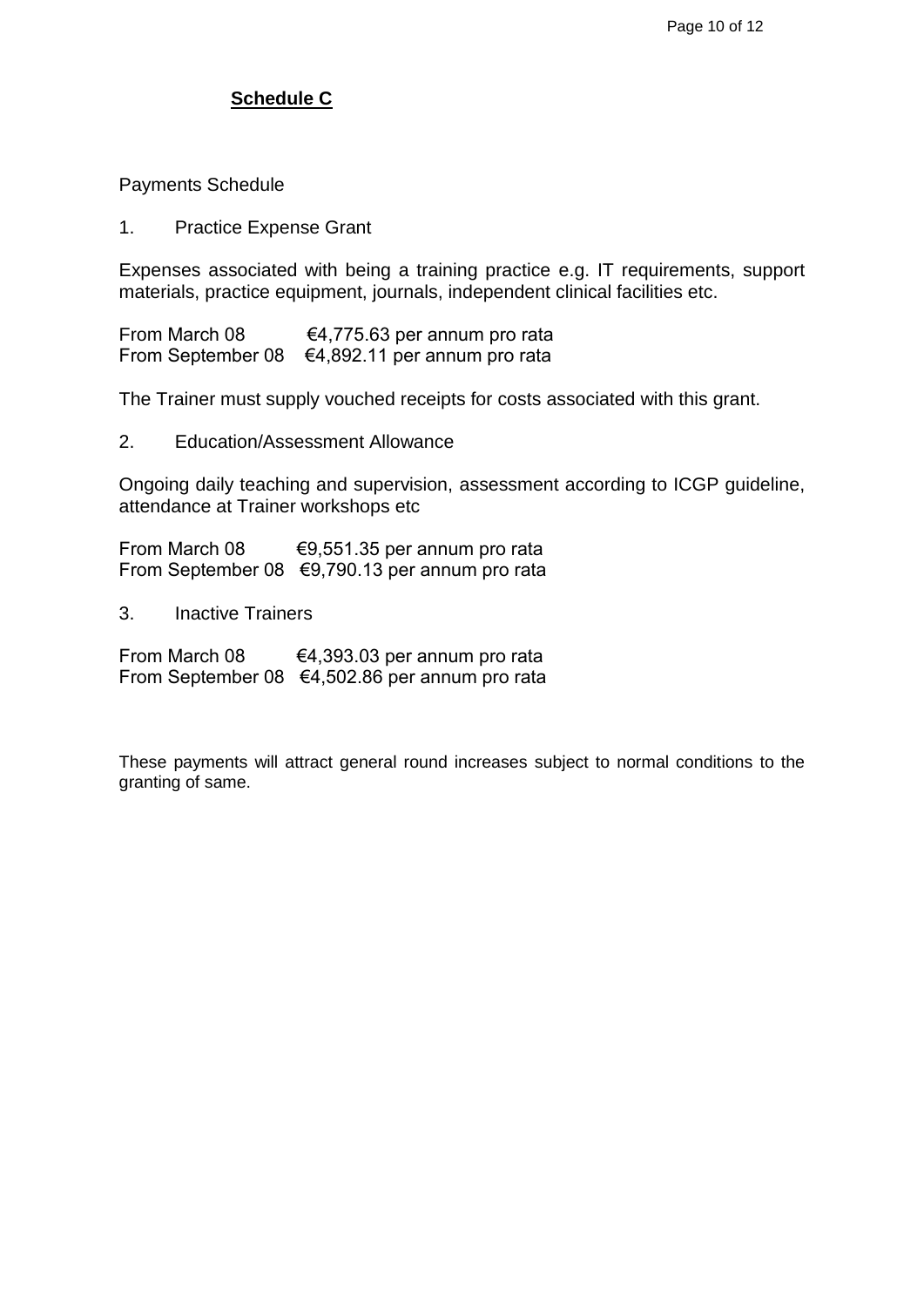# **Schedule D**

Granting of contracts for the provision of services outlined in Schedule A of this Agreement

Appointments in respect of vacancies and additional places shall be made through open competition. Vacancies will be advertised and suitably qualified General Practitioners will be invited to apply for Contracts for Services.

The HSE is responsible for the selection process. The selection from among qualified persons shall be by way of interview with the Interview Panel being composed of representatives of the key stakeholders. Membership of the interview panel will comprise of an independent Chair nominated by the HSE, a Director or Assistant Director of a GP training scheme, a member of HSE management and a nominee of the ICGP or the IMO on an alternating basis. At least one of the panel should be a GP Trainer.